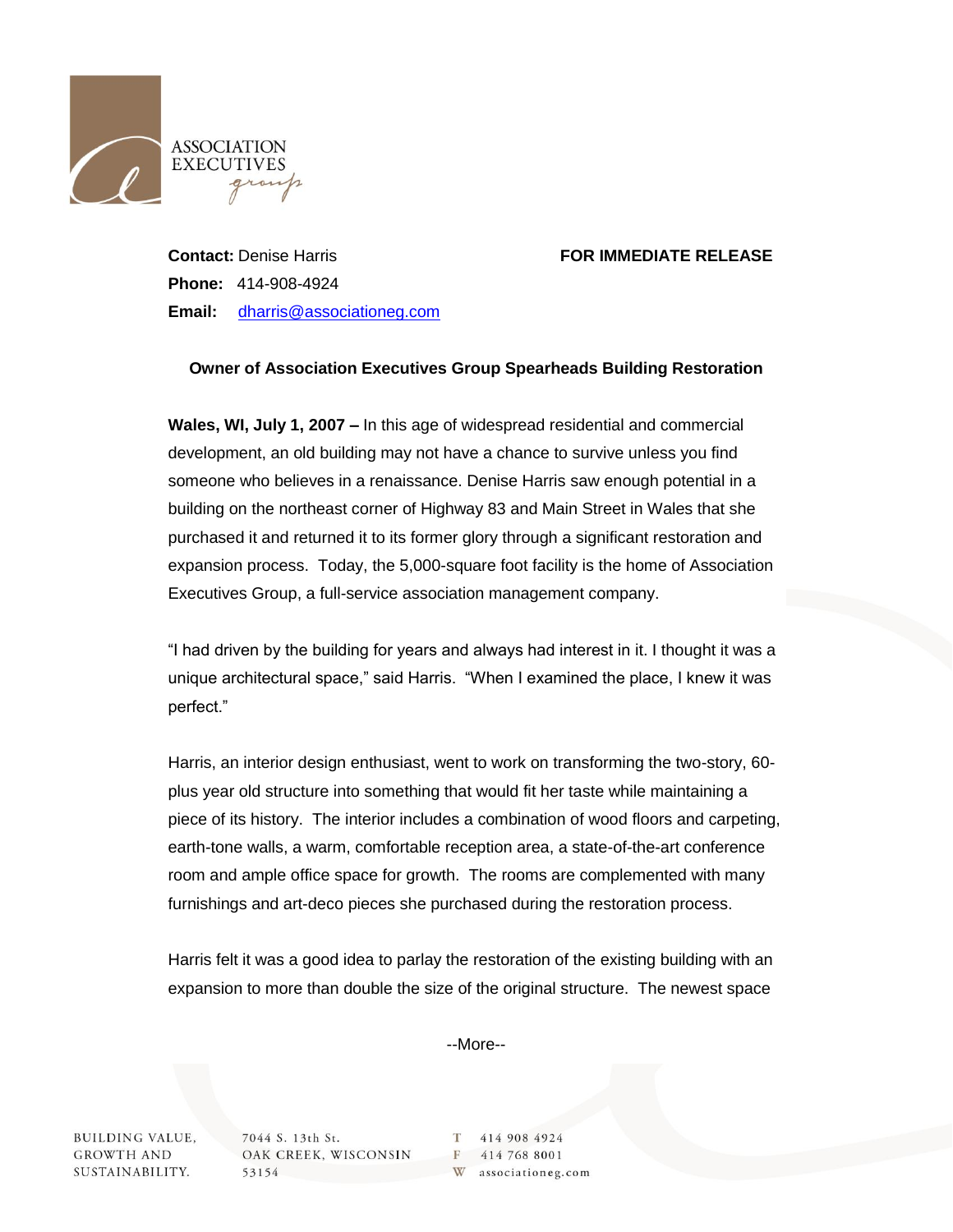

was created on the east side of the building now houses three individual offices and a library on the main floor.

An upper floor includes two individual offices, a kitchen and plenty of additional space to accommodate the agency's future growth. A basement includes enough space to store a variety of marketing materials.

"We wanted to make a unique, comfortable environment for our clients," said Harris. "I am sort of an architectural buff and I wanted to maintain the integrity of the time this building was built in the '40s, and decorate it as an art-deco style with a lot of hand-made, frosted glass."

A unique conversation piece which has stood the test of time is a thick chunk of drywall from the original creation of the structure's bathroom. Subscribed on it were a few inscriptions from throughout the years, including one from 1946 that said, "I love you; Built the house."

Harris was so moved with finding this historic piece that she encased it and hung it on the wall which divides the original structure and the expanded office space. The building was built in 1946 by Merl Vollmer and David Edwards, and originally used as a residence until it was sold in 1975 to a realty company, which rented out the house to couples as a temporary place to live while their own homes were in the process of being constructed.

In the late '80s, Linda Beckman and a business partner bought the home with the ideas of renovating it and opening up a hair salon. Xanadu, Too! covered the main floor, with the rest of the building used as rental space. The business was in its

--More--

**BUILDING VALUE, GROWTH AND** SUSTAINABILITY.

7044 S. 13th St. OAK CREEK, WISCONSIN 53154

414 908 4924 T F 414 768 8001 associationeg.com W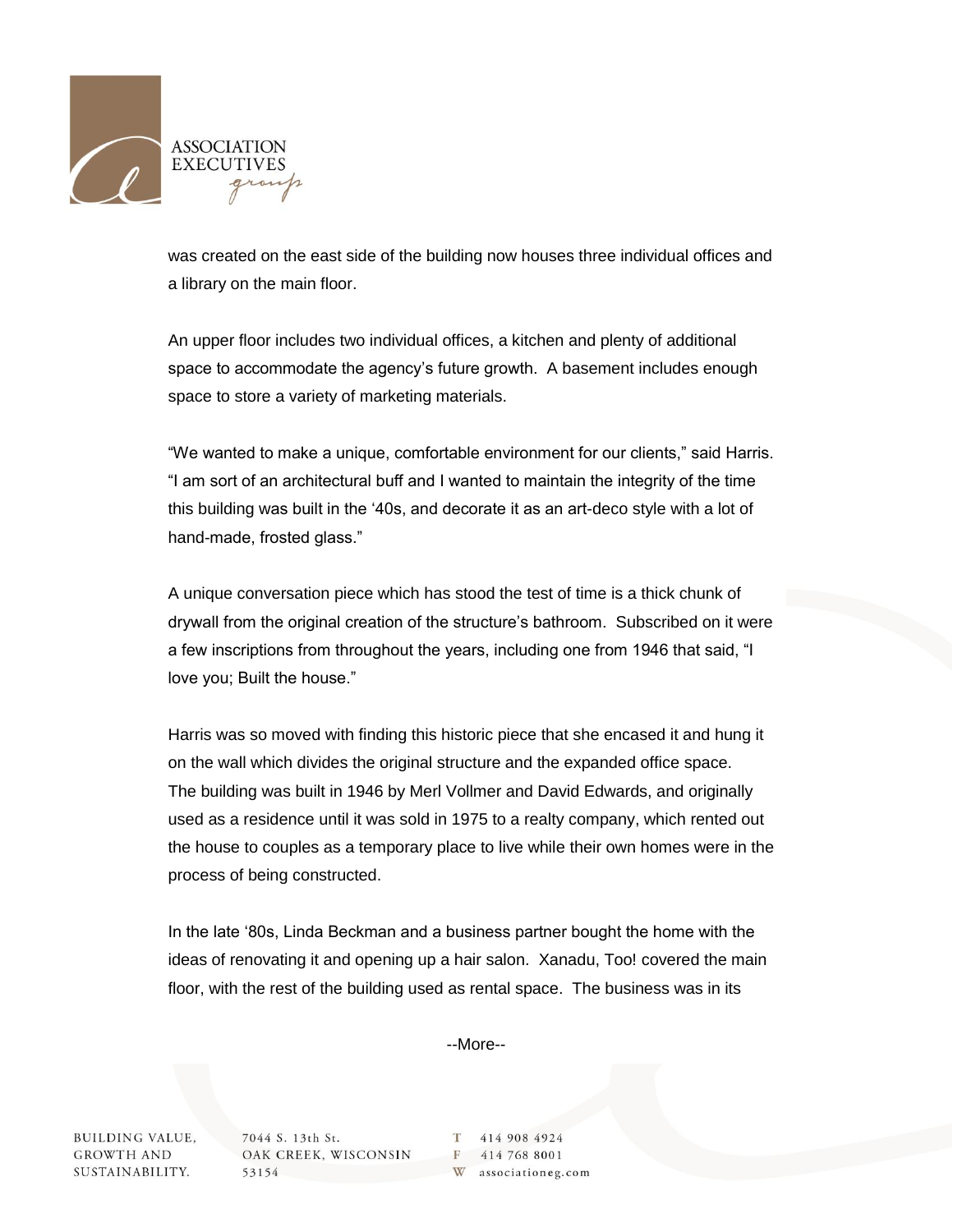

18<sup>th</sup> year when Harris inquired about leasing some space on the lower level. She admired the place so much and saw enough potential to make a purchasing offer. "It turned out to be a good thing for both of us," said Beckman, who relocated her salon business across the street from Association Executives Group in a strip mall along Highway 83.

Located at 262 W. Main Street, Association Executives Group now occupies the first building on the left as travelers make their way into the heart of Wales. The location can also be seen on Highway 83, and provides the opportunity for the business to be a part of a very quaint area and the close-knit Town of Wales community, as well.

"The restoration and addition to the building was tastefully done and added a measure of sophistication to Main Street, which is the gateway to the downtown," said Wanda Gosa, a trustee on the board for the Village of Wales.

"I love the fact that it backs up to a nature preserve," added Harris. "It brings the exposure and the convenience but also beauty and the quiet, too. It brings those two things together with the unique, architectural environment for our employees. We are a creative company and I wanted a creative environment for our employees and for our clients."

Association Executives Group, located in Wales, Wisconsin, is a multi-disciplinary, woman-owned association management company in business in the local area for more than 20 years. The company's integrated approach provides local and national clients with cost-effective, full-service management services including event

--More--

**BUILDING VALUE, GROWTH AND** SUSTAINABILITY.

7044 S. 13th St. OAK CREEK, WISCONSIN 53154

414 908 4924 T F 414 768 8001 associationeg.com W